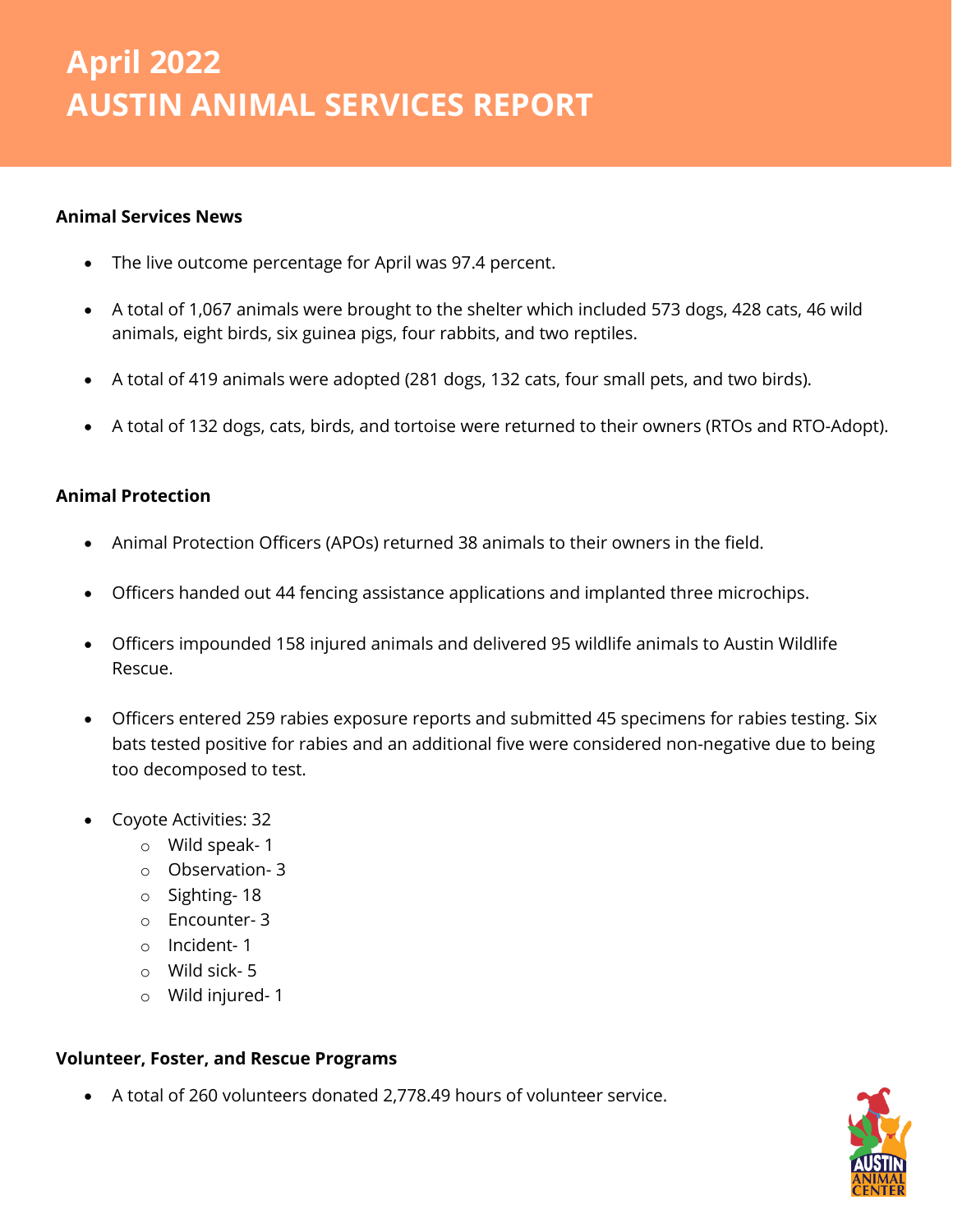- The Volunteer Coordinators held three orientations for new volunteers in April, introducing 87 people to the shelter programs. 114 new volunteers attended their first training or mentor shifts in April.
- Forklift Danceworks event introduced around 1,000 people to volunteering and fostering for the shelter.
- 83 animals were adopted directly from foster care.
- More than 150 different people/families fostered.
- 108 new foster applications were processed.
- There are currently 810 members (approved fosters) in the foster program's GivePulse group.
- 1 pet died or was euthanized in foster care.
- As of May 3 at 8:40 a.m. there were 235 animals in foster care.
- 234 dogs, cats, guinea pigs, and rabbits were transferred to 21 local AAC Rescue Partners (compared to 224 animals to 26 partners for April 2021).
- 93 dogs were transported to three out-of-state AAC Rescue Partners.
- Two owner surrender appointments were posted to local AAC Rescue partners for intake deferral option.

### **Vet Services**

- AAC vets performed 727 exams.
- AAC vets spayed/neutered 367 animals; 99 percent of available animals have been sterilized.
- Zero visibly pregnant animals were spayed.
- 64 emergency cases were treated at AAC.
- 56 emergencies were transferred from the emergency clinic.
- The emergency clinic bill for April was estimated at \$25,000.